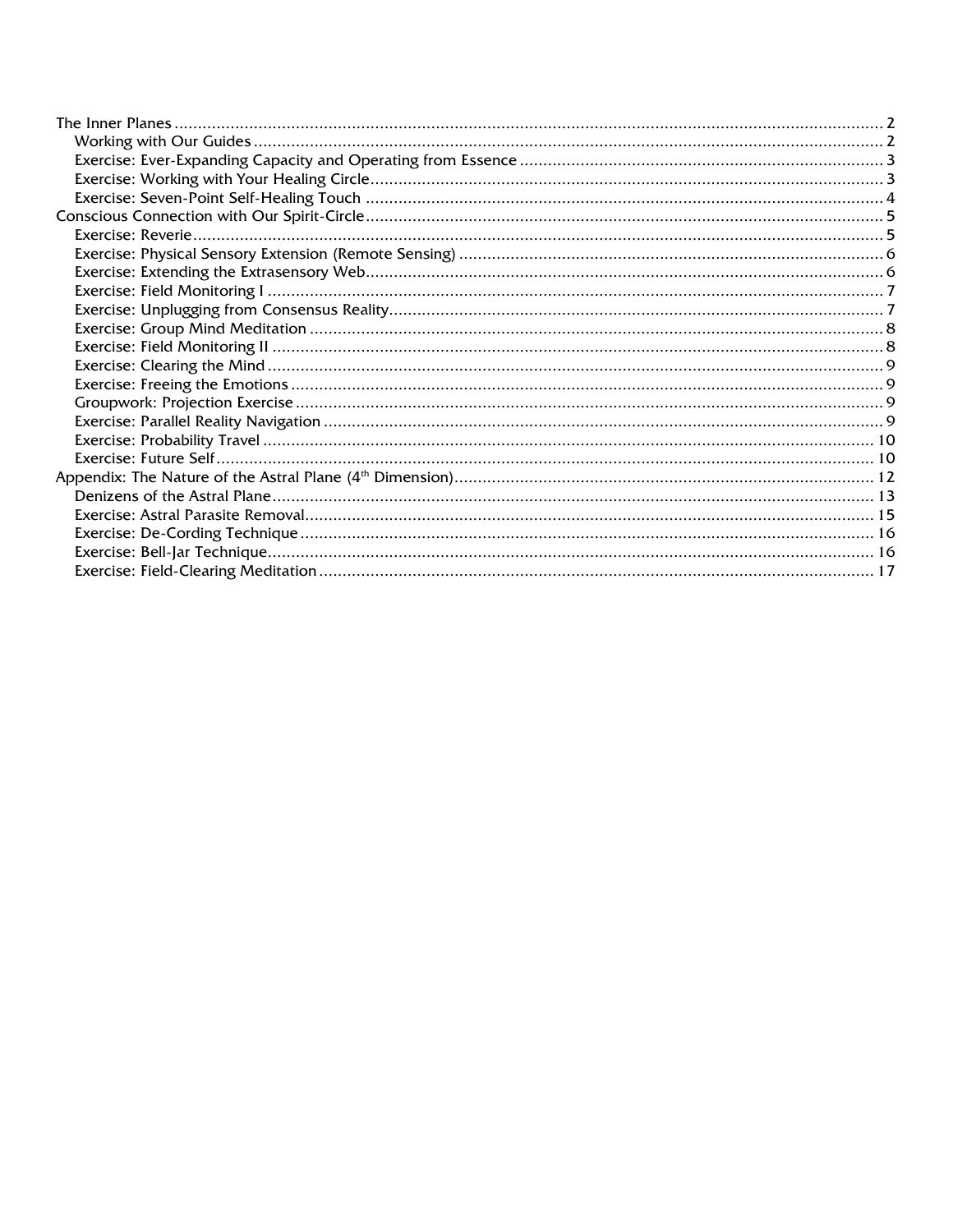# **The Inner Planes**

 The Inner Planes interpenetrate every other plane, much like the akashic. For many millennia, human shamans have accessed the part of the inner planes bordering the lower astral, but as our species matures spiritually, higher levels of the inner planes become accessible. When we connect to the inner altar of our heart chakras, we engage with the inner planes at the 5<sup>th</sup>-dimensional, or mid-causal level. That allows us to work with astral levels of essence as needed, but gives us access into the deeper workings of our greater soul group, sometimes called the oversoul or the entity.

 While we can always appeal to our guides on any level of consciousness, accessing them from the Inner Planes space is the most effective. They are more likely to "hear" you when your consciousness speaks from that space. It's like changing from a whisper to a shout.

## **Working with Our Guides**

 It might be tempting to think of our guides as omnipotent, omniscient protectors who hover over us constantly, aware of our every mood and situation. Actually, their senses are different, and they perceive the physical plane very differently from the astral than they would do if they were physical, too. Possessing no eyes, they don't "see" us in a physical sense, although they perceive the energy matrix that is "us". They might be able to perceive that we are experiencing physical pain in a very abstract way, tune into our emotional bodies to pick up on our suffering, but they aren't necessarily aware of how intense the pain may seem to us. They are able to influence and take action on the physical plane, but only in very proscribed ways, limitations imposed by their own guides on the 5<sup>th</sup>. They are tasked not to interfere with our free will. To interfere with our suffering may not be something the soul wants to have happen, for karmic or learning reasons.

But...there is some leeway. "Implied consent" is one of the ways guides slide a bit around the "Prime Directive" when a soul is being a bit stubborn about asking for the help it needs. Think of an EMT who goes on a call to someone who is clearly delirious with drugs or illness, who is in obvious need of assistance, but refuses it. A skilled EMT in time learns to get that consent one way or another. Dealing with the karma on the physical plane can make us similarly "deranged" and unable to know what's good for us. Our guides must be similarly creative at times—that is a part of *their* training and evolution.

 As we become more mature as souls, with more lifetimes of experience behind us to give us confidence, our guides will step back even more, becoming available only as we truly need them. And as we awaken to the deeper dimensions of our true essence while we conduct our physical lifetimes, our guides will expect us to be even more selfsufficient, only intervening when requested. And remember, the personality can request all it wants—it's the essence requests your guides listen to!

So if we are to get our guide's attention at the level of the personality, we are required to approach in a certain way and with our fields able to maintain a basic balance and neutrality. This is because our own essences are requiring of themselves this level of awake consciousness at all levels of being. This is where tools such as the Transpersonal Spiral come in handy—our guides are much more likely to pay attention to personality requests if our personalities are awake enough to depolarize our fields through using that technique or others like it. They are aware of how ephemeral desire is, and won't always respond to merely what we want...but we will get what we need, to paraphrase a famous song.

Healing is an active principle of Love, so our ability to receive healing is directly affected by our capacity for receiving Love. Younger souls usually accept healing as something they are entitled to—they soak the healing energy right up. But mature and old souls are working on self-love, so often feel unworthy of the love/healing. They also have a tendency to somatize emotional issues much more regularly than younger souls. This means that many physical conditions will not resolve unless healing on the emotional, mental and spiritual levels is also engaged. Many of the ailments of older souls are also directly linked with past-life incidents, so clearing of trauma from those out of the akashic imprint is also a necessary step in the healing process.

Before we start engaging with our guides regularly in a healing relationship, we need to increase our capacity to receive Love, Truth and Energy. Is there a technique for that? Of course!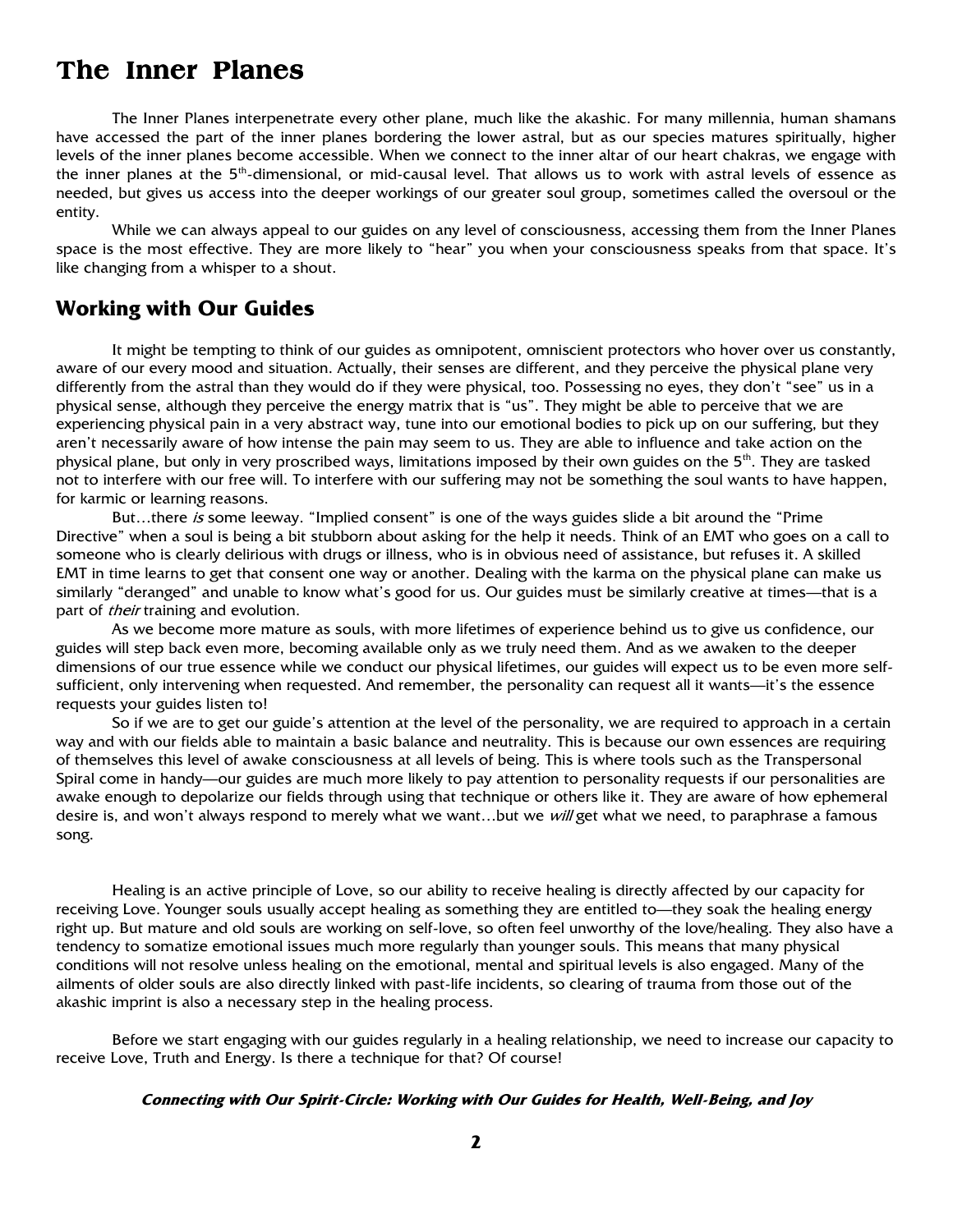# **Exercise: Ever-Expanding Capacity and Operating from Essence**

Everything any of us may need or desire can be supplied by one combination or another of Love, Truth, and Energy. What we receive is limited by our capacity, which pushes away all excess energy once a capacity level has been reached. Capacity levels are fixed by imprinting and experience, but using this exercise, we can expand our capacity to receive all that we need to fulfill our life plan from essence with ease and Grace. Once we have opened up our capacity, we can use the Threefold Flame to ground into Spirit and operate from this level of perception all day.

- 1. Unify your fields using the Unified Field Meditation.
- 2. Connect to the Inner Altar of the Heart following that technique.
- 3. Approach the Threefold Flame in the inner altar; using Essence Breath (below), bring the Truth, Love, and Energy flames to the same height.
- 4. In normal configuration, the Threefold Flame reaches to the ceiling/sky of the inner sanctum. Using Essence Breath, breathe Light into the base of the flame, the Golden Ring that connects the three flames. With each exhalation, the flames will spread open, similar to a flower bud unfurling to open to the greening power of the sun.
- 5. If you feel the flames "resist", or if you can't move them open and they are still contracted (vertical), instead of inhaling essence, inhale the Silver Ray of Grace and exhale it into the Golden Ring, requesting that your capacity expand with ever-expanding capacity, ease, and Grace. When the structure continues to open, resume normal Essence Breath.
- 6. Keep working with it until the "petals" of the Threefold Flame lie almost parallel to the ground on which it stands, like a lotus blossom floating on the surface of clear water.
- 7. Settle your consciousness into the center of this structure, the Jewel in the Heart of the Lotus. From your "base" in this configuration, run a tube of light straight down, through your solar plexus, navel, and base chakras, down through the Alpha Chakra 8 inches below the tailbone, and send out a cone of rays of light, anchoring you into your entire holographic grid of incarnation. From your "crown" in this configuration, run a tube of light straight up, through the top of the heart chakra, through the throat, brow, and crown, and then forward and up into the Alpha Chakra, connecting you to your Spirit through all dimensions into the Source.
- 8. Set your intent to operate from this place and open your eyes.

# **Essence Breath**

- 1. Breathe slowly through your nose on a count of seven, inhaling your essence through every cell of your body, saturating your physical form with the Light of your own being, the Light of your own Spirit.
- 2. Hold your breath for a count of 3.
- 3. Slowly exhale, letting the Light of Essence stream from every cell in your body to saturate your fields with the Light of your own being, the Light of your own Spirit.
- 4. Repeat as needed to center into your being.

Now that we have increased our capacity to receive it, let's ask our guides for "a little help down here, please!"

# **Exercise: Working with Your Healing Circle**

- 1. Unify fields using the Unified Field Meditation.
- 2. Using the Connecting to the Inner Altar of the Heart exercise, settle your consciousness into the center of your heart, in the center of the Threefold Flame.
- 3. Request the presence of your Healing Circle. You may be aware of presences surrounding you, or see them. There will be seven. One is your Primary Guide. You should be able to distinguish which one this is. There may be one or two Secondary Guides, tasked to assist your soul with current incarnational studies. The rest of them will be your Healing Guides.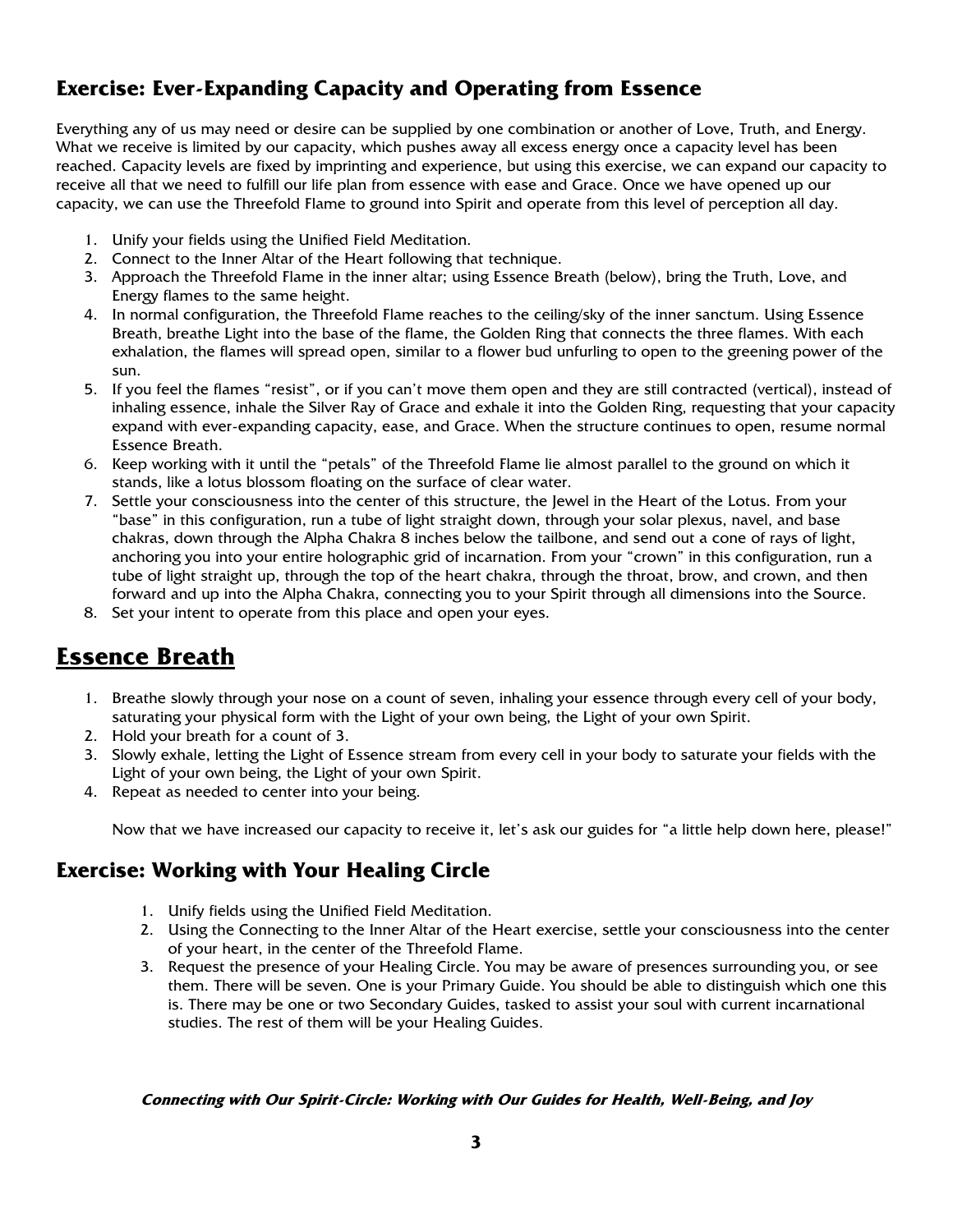- 4. Request that they set up a Healing Circle around your bodies and fields. You may visualize this in the inner space as them creating the circle between them, encircling you and your Threefold Flame.
- 5. If you have any specific requests, make them (aching back, illness, etc.).
- 6. Request that all etheric structures of the energy anatomy be repaired, strengthened, and activated. Request that all structures relating to your health and your clear connection to Spirit be renewed and expanded as needed.
- 7. Request that all energy bodies be harmonized with each other.
- 8. Request that these systems be maintained as possible.
- 9. Request that any issue that you are unaware of, or haven't mentioned, be addressed.
- 10. When the Circle activates, you may see or sense yourself being surrounded by a bubble of light and energy, your physical body suspended in a sphere of green healing light. You may see or sense directed beams of light and energy working on you and through you inside this bubble of light. Sit quietly and absorb as much as you can. There is no set time on this—you may feel complete within a few minutes, or you may go as long as 20 minutes or more if you really need it.
- 11. When you feel complete, thank your Circle. Ask them to maintain your energy fields as necessary and make any adjustments needed during your day (or night). Dismiss the Circle. Allow your consciousness to return to the room.

Remember that there will be certain types of repairs relating to your pranic tube that your guides cannot perform without assistance from an incarnate healing partner (i.e., a physical plane practitioner). There are certain structures, such as the power-pack that feeds the generator meridian between the shoulder-blades, that they are unable to replace. They might be able to stitch it together and hold it awhile, but because these structures are extremely timesensitive and the healing guides are outside the physical time-stream, they will arrange to get you to an etheric surgeon or practitioner whom they can work through to help you in these cases. Occasionally, they will be able to perform certain minor repairs using your own touch—they flow through your hand as they would through a trained practitioner, the presence of your touch acting as a sufficient anchor to the physical spacetime stream.

# **Exercise: Seven-Point Self-Healing Touch**

Unify your fields using the Unified Field Meditation.

Connect to the Inner Altar of the Heart using that technique.

Ask for the presence of your Healing Circle. Let them know you're performing the Seven-Point Touch.

Place one hand on the Jade Pillow at the back of your neck (left or right, doesn't matter). Position it there comfortably, as you will be maintaining this through the whole exercise.

- 1. Place one hand on the crown chakra on the top of your head. You can touch lightly with your fingertips or lay the whole hand over it, as you wish. Ask your guides to work with your Fourth Eye psychic perception structure, your brain circuitry, your neuroendocrine system, and the balance between the two brain hemispheres. Hold your hand there until you feel complete. You may feel a bit light-headed with this one!
- 2. Place your fingers on your brow chakra. Ask your guides to work with the psychic perception structures of the Third Eye and proper neurochemical balance.
- 3. Place your fingers on your throat chakra. Ask your guides to work on the energy structures in your throat relating to expressing/communicating your Love, Truth and Power. If you have a cold or flu, ask for assistance lowering the inflammation in this area. Physically, ask them to optimize the proper balance of your cerebrospinal fluid, and the health of your central nervous system from the brainstem.
- 4. Place your fingers on your heart chakra. Ask your guides to work on the energy structures there, including the power-pack behind your heart chakra between your shoulder-blades. Ask that any astral armoring or defenses be cleared and dropped. Ask that any residual grief or sadness release, by the force of Grace. Ask that any physical issues of the chest (lungs, heart, etc.) be worked with.
- 5. Place your fingers on your solar plexus chakra. Ask your guides to work on the energy structures there, and physically to address any issues of the upper digestive tract—stomach, small intestine, liver, pancreas, gall bladder, etc.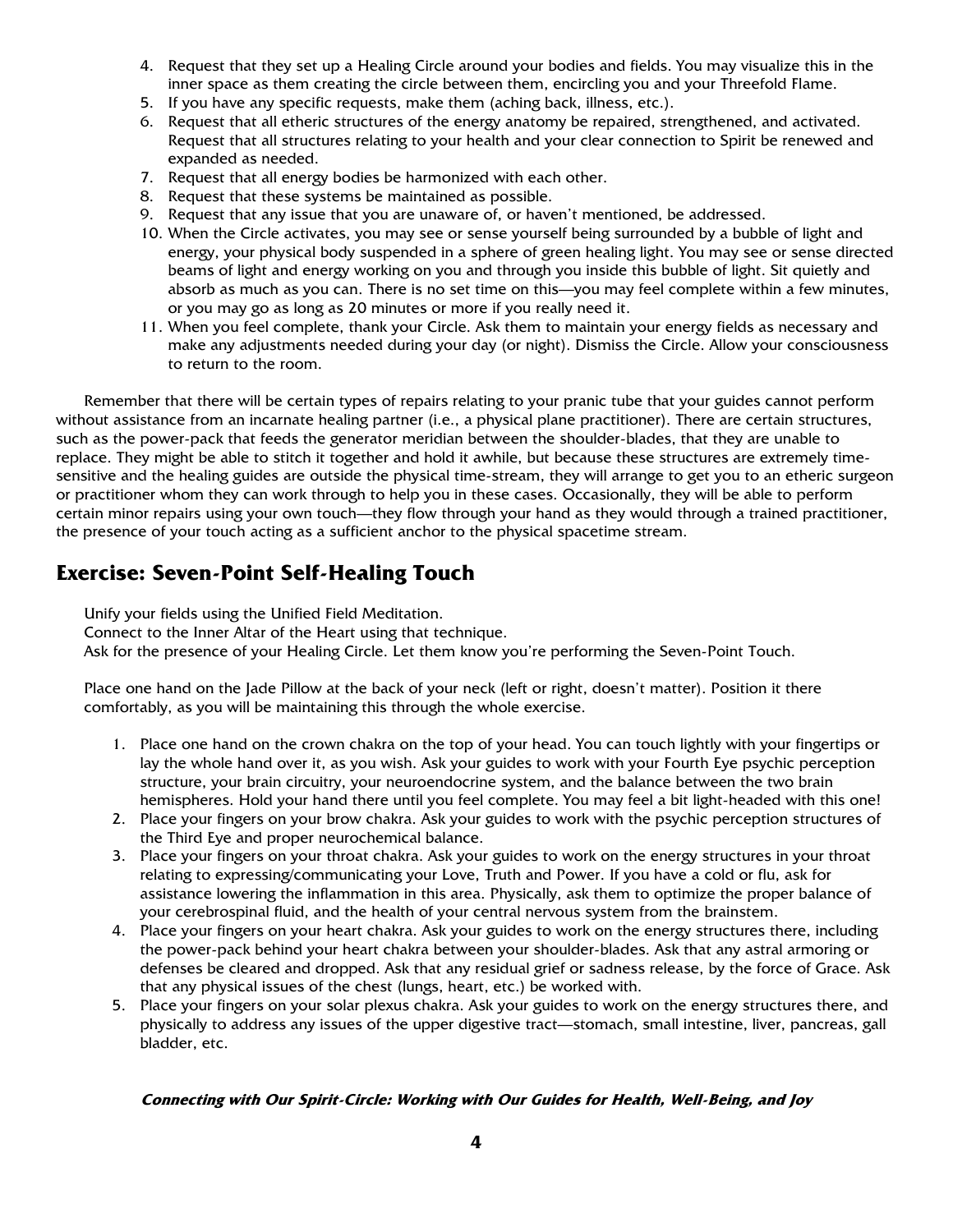- 6. Place your fingers on your navel chakra. Ask your guides to clear any blocks there, and physically to address any issues of the lower digestive tract and reproductive organs (if you're female).
- 7. Place your fingers on your pubic bone, wherever feels comfortable. Ask your guides to clear any blocks there, and physically to address any issues of the pelvis and reproductive organs. Ask that the connection between the base chakra and the rest of your upper chakras be strengthened, and the connection between your base chakra and the planet be renewed. Ask for any boost to pranic circulation that may be needed.

# **Conscious Connection with Our Spirit-Circle**

Many of us would like to increase our psychic perception. We would like to be attuned to our spirit guides, to "hear" and "see" them, to "know" when they're trying to bring our attention to something. We would like to be more "psychic", with all that implies. However, very few of us even pay adequate attention to our physical senses. If we are to hone our perceptive abilities, we start at the level of the physical and "work our way up."

Besides, fully anchoring into our bodies, even if our bodies are ill or in pain, ultimately feels better in every way than dissociation from same.

Modern technology also serves to dissociate ourselves from our immediate environs. This can be a problem on many levels. It is very hard for your guides to communicate with you when you're in the "smartphone trance", or indeed any trance induced by long-term computer use.

So every once in awhile, it serves us to put our cute little gadgets aside and focus on the glorious physical plane in our imnmediate area…or even in our not-so-immediate area, but anchored fully in the Now instead of in an abstract mental plane astral space.

# **Exercise: Reverie**

Most of us walk around in a fairly unconscious state. This is an exercise for strengthening your physical senses and perception. The more you do the Reverie Exercise, the stronger and more detailed will be your perceptions. You start with the physical, then move on to subtle energies.

Get a fresh orange, or any other food item that has both a strong scent and a strong flavor. I like oranges best, because of all the different textures and flavors available.

Take the orange in your hand. Look at it. Notice every feature, every detail, of it's outer peel. Notice the gradations in color, any imperfections. Take your time. Now close your eyes. Recreate the sight of the outside of the orange in your mind. See everything clearly in your mind, as if your eyes were open. Once you have done this, slowly open your eyes and compare your inner sight to your physical. Do this as many times as you like, noticing what you missed or overlooked on the previous attempts.

Smell the outside of the orange. Again, notice every scent, bring it really close to your nose. Try to identify the smell—bitter, sour, sweet? Combinations? Then, when you've done this, take the orange farther away from you. Can you still pick up the scent when it's arms-length? Put it several feet away from you. Recreate the smell of the outside of the orange in your mind. Summon up every detail, every subtlety. REMEMBER what you've recreated. Then retrieve the orange, and compare your inner sense of smell to your physical senses. Do this as many times as you like, noticing what you missed or overlooked on the previous attempts.

Run your fingers over the outside of the orange. Notice its texture. Notice how that texture changes. Is it rough in places, soft? Then, when you've done this, put the orange down and close your eyes. Recreate the feel of it in your hands. Then, move that sensation up your arms. Feel the surface of the orange on your face, on your chest, your back, your legs. Feel how the intensity of the sensation fades and changes on different areas of your body. Note where these changes in sensation are located on the body. If you can't "capture" this at first, practice moving the actual orange over your body in different areas first, then do it by memory. Compare your recreated senses with the actual physical senses.

Bite into the peel of the orange. Let the bitterness hit your tongue. Examine all of the different flavors of the orange peel. Put the orange aside, and recreate the flavor on your tongue. Then compare your recreated flavor with the actual flavor by biting into it again.

Peel the orange entirely, discarding the peels. What does it sound like? Examine each sound as you peel the orange halfway. Put the orange down and recreate the sounds. Then resume peeling and compare.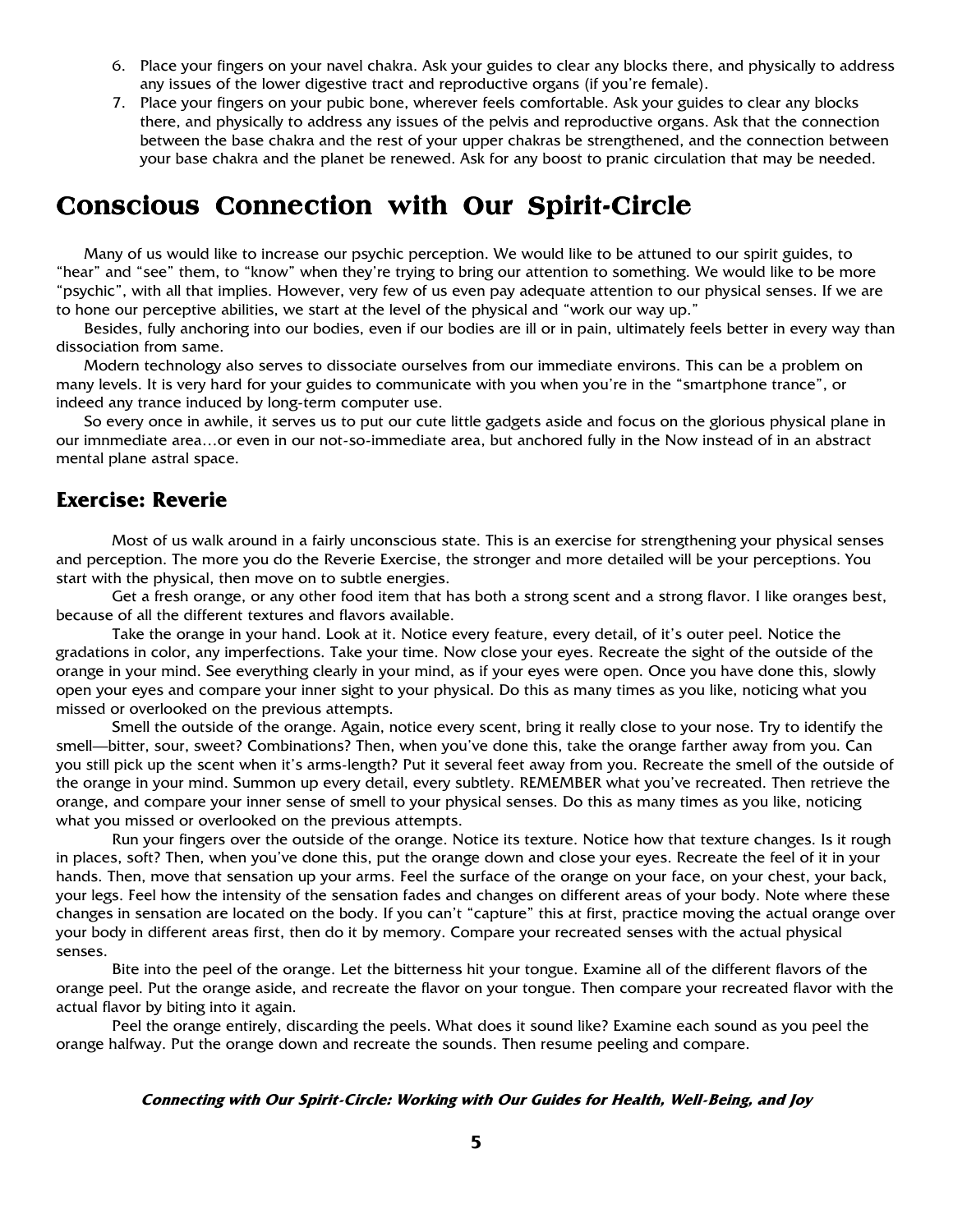Then repeat all of the above exercises with the pithy insides. Culminate it with eating the orange fruit! This is where you combine your senses. Try to get a sense of the sound of the orange as you chew, the flavor as you bite into it, the changing textures as your teeth break it down, the changing flavor right before you swallow it. Examine the seeds in detail, as well as the flesh of the orange. Try to smell it, feel how the sense of smell is tied up in the taste, try separating them out. Be very focused and very conscious with each bite.

Repeat this exercise daily or on some other regular basis until your recreated senses are as strong and powerful as your "actual" experienced senses. Then move on to the next exercise.

# **Exercise: Physical Sensory Extension (Remote Sensing)**

Most people assume that their physical senses are tied to their physical body. This is not true. All of your senses can be extended through your energy fields. By widening your inner fields, you can actually bring sensation back from a distance.

#### **This is the core exercise for strengthening clairsentience.**

Sit somewhere where you will be undisturbed for awhile, take a deep breath, and relax.

Start with vision. Extend your fields outside the room. What is it you are seeing? Learn to note the details. What are you hearing? Smelling? Tasting? "Pick up" an item in the next room, and feel it, noting all of its textures.

Now, extend that sensory web outside your house. Choose something pungent-smelling, like a pine-tree, and bring its scent back to you. Who (or what) is walking down the street? What do they look like? What are they wearing? What are they saying, if they are speaking? What sounds do they make as they move? What do they smell like? Taste the air. What does the air taste like? What discrete flavors make up the outside? Spend as much time as you like exploring this way.

Gradually extend your senses farther, until you are pulling sensation from other towns, other states, other countries. This is a gradual process, working up to farther and farther away. Most people find that their senses diminish with distance. This is due to a mistaken belief system that "farther is harder". Continue with this exercise until it is just as easy to see a room in Tokyo as it is to see the room you're in. This exercise works to break down the illusion that consciousness is bound to space-time in any way.

As a bonus exercise, practice moving through the Void to go different places. Go down through the subatomics of your body, out into Voidspace, and do the exercise in Void! Play in other species' bodies—how do their senses differ from human senses? Play with this one, it can be fun! Try "dropping in" on concurrent incarnations of your Spirit—in parallels, on different planets, in different bodies, in different universes, in different time-frames. What are they experiencing? Use their senses.

# **Exercise: Extending the Extrasensory Web**

Now that you've mastered the "physical" senses, move on to the more subtle fields. You start by sensing your own.

Close your eyes, take a deep breath, and relax. Unify your fields using the Unified Field Meditation.

Your inner field extends from 5-10 feet away from your physical body. Your outer field can extend for miles. Pull your inner field in, about a foot away from your body. Reach your hand out and just allow sensation to

come through. This will be much more subtle than the sensory exercise done in Reverie. Keep at it until you feel something, some sensation. Keep your hand in the same place in front of you.

Now, very slowly, move your hand. Up and down, side to side. How do the sensations change? Pay close attention. Keep at this until you have a good sense of your field. It may take many hours of practice.

Once you've mastered that, then you start to play. Call up some strong emotion. Go back to a past event if you need to. Anger, joy, fear, grief, rage, frustration, desire, delight. First, feel how the "texture of your field changes. You may have to move your hand around down the front of your body to get this. Where in your field do you notice the changes? Where in your body do you feel the sensations? Feel the different pulses in your field. Fear tends to be very slow in the field, but very "fast" in the body because of adrenaline. Anger seems very fast and choppy, joy and delight faster and smoother.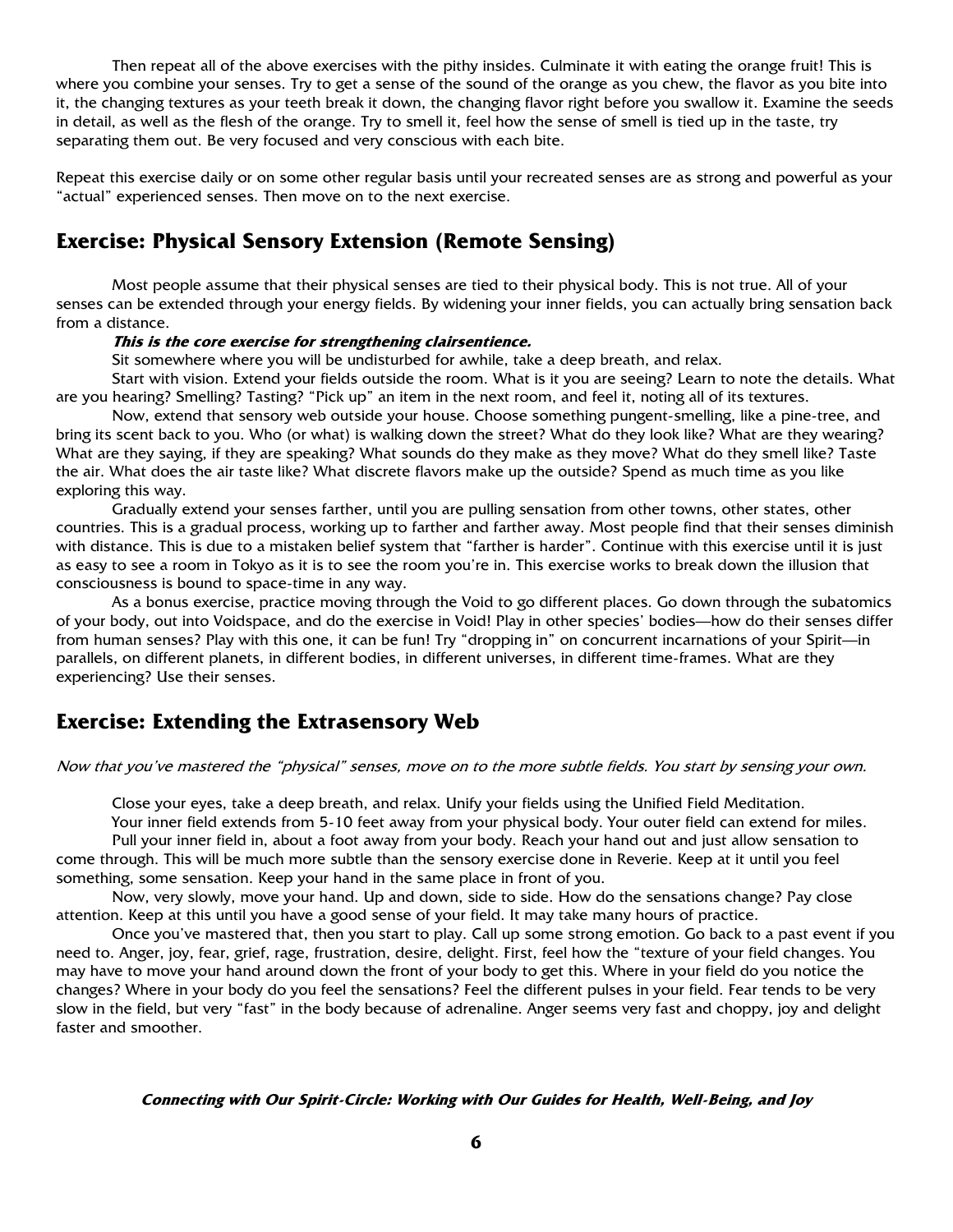Put your hand down and sense the activity of your entire field. How does it move around you? Where are the "pulses"? It can take awhile of practice to be able to get into the emotion while keeping your intellectual observation faculties active, but this exercise is twofold—it shows you how different emotions impact the field, and also that the emotions themselves aren't "personal"—they're energy signatures, geometric structures in the field. It also helps you to "keep your head about you" when you've been stimulated into emotion in a real-time situation. You can always maintain a part of you that is observing the pattern that is running. "Oh, how interesting. This is how I react to that. Is this a pattern I wish to keep, or discard? There's a button I didn't know I had!" The implications of this exercise go beyond just the sensing of energy to the gradual coming to consciousness of the activities of your own energy bodies, and the patterns within them. It allows you to be conscious rather than reactive, and allows you to choose how you will react, or, if you don't choose how you react, at least to be aware of what makes you reactive in any given situation.

After you've worked on the more "obvious" stuff—emotion—then you move on to more subtleties. Run a certain thought through your mind. How does that affect your field? Does the thought affect your emotional body in any way, or is it just at work in the mental body?

Then, you pull your Spirit up through your Unified Field. Let Spirit suffuse your body and spill out into your field. How does this feel to you? What is the "energetic signature" of your Spirit moving powerfully through your field? How does your mental body feel? Your emotional? Your physical? In a Unified state, how does it feel to your totality of being?

Go outside, to some place with green growing things like a park. Settle yourself comfortably. Then take a deep breath, and relax.

First, extend your sensory web to a nearby tree, using Reverie. Then, move on to the subtle energy fields. What is the tree's field like? Is it connected to anything else in the park? How does it's field change when a human walks by? When a squirrel runs up its trunk? What is the squirrel's energy like? What are the impulses driving it? See the park as a whole. See how all the fields of all the living things connect…then see these energy fields connect to "inanimate" rocks and stones. How does the energy of a dead tree branch differ from a live one? How is the field of a park bench different from the stone next to it?

Move on to the humans in the park. What are they feeling? Thinking? What are the colors and textures of their fields? How close or far from their bodies are their fields? What kind of movement?

You can spend a lot of time doing this, and you'll get better and more accurate the more you practice it. The reason it's good to have a partner should be obvious—they can run a certain energy, you sense what it is, and they give you feedback on whether you're accurate or not.

# **Exercise: Field Monitoring I**

Allow yourself to visualize a circular room. On the walls of this room are banks of video monitors, usually four deep from top to bottom. In the center of the room is a comfortable chair. It's your chair. The chair swivels and you have all these buttons and knobs on the arm of the chair, or you have a remote control device, whichever is most comfortable for you. You'll notice that there is a "Contrast" dial that allows you to alter the intensity of what is on the screens by turning it up or down. Notice that there is a "Brightness" knob so you can add differing amounts of Light to anything on the screen. Also, you have "On" and "Off" power switches for each monitor. If you need or like to create other types of controls for your monitoring station, go ahead and do so.

This technique allows you to restructure the consensus reality while being in "witness/observer" mode, so you don't have to have it inside of you while you're doing this. Turn on all the monitors in your viewing station. Let all the screens fill with consensus reality. You may get areas of the planet showing up geographically, or feel certain emotions—remember, you can turn the intensity down if you need to with the "Contrast" control. Now, ask Spirit what it would like you to do with the energies of the consensus in your field. Spirit may want you to shift the emotional intensity or turn up the Light in an area. Or it may want you to change the channel, turn the monitor off, or take it to Highest Probability. Notice what emotions are running in the consensus, and how they are running. When you feel complete with this, turn off the screens.

# **Exercise: Unplugging from Consensus Reality**

Imagine an old-fashioned telephone switchboard in front of you, the kind with all the plugs and wires. The bottom of the board is consensus reality. The upper one-third is Spirit. Unplug everything from the bottom and plug it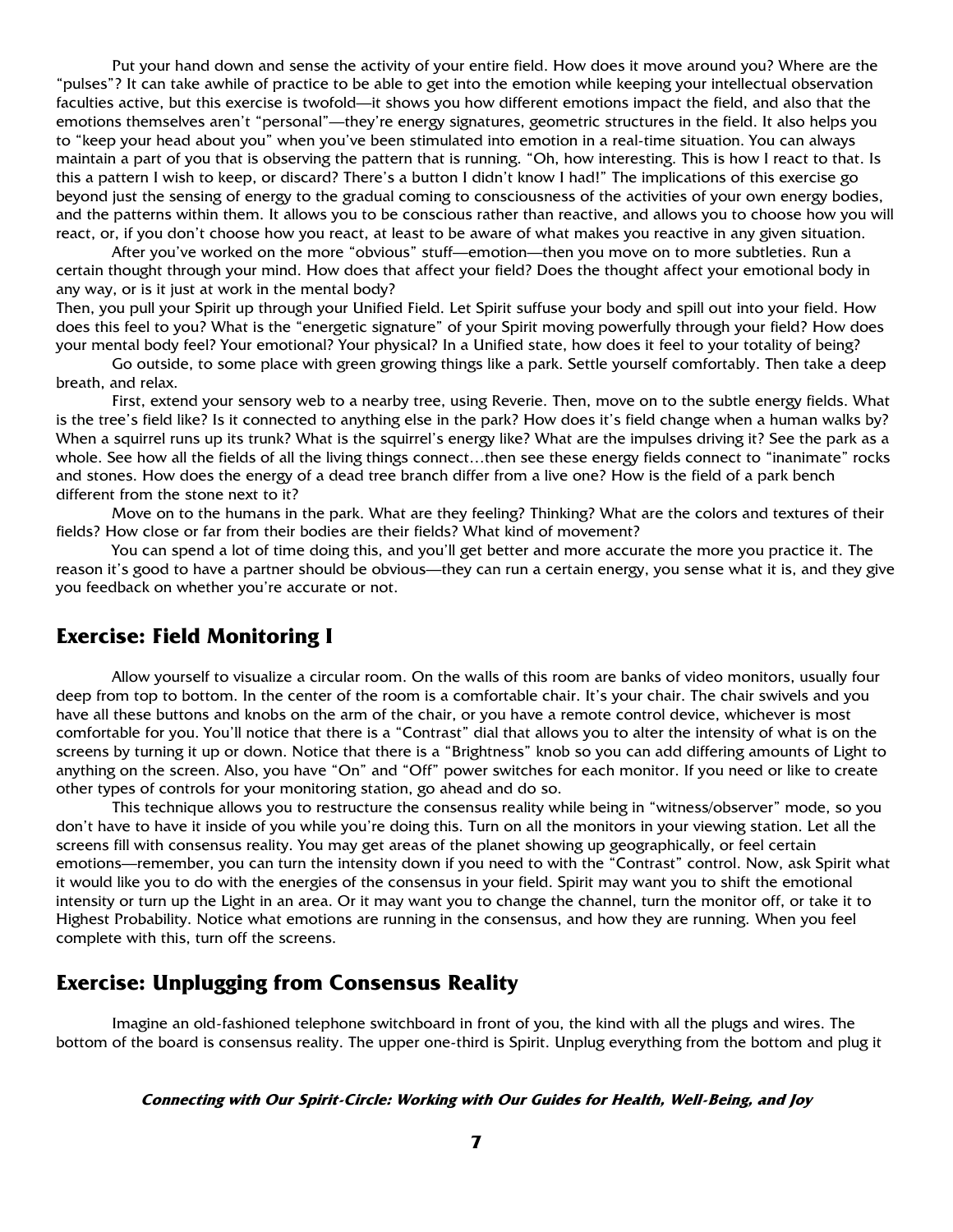into the top. You'll notice that there are habitual places where you plug into the consensus. Some people solder the wires into the top and board up the bottom. Can you feel the difference in your fields when you do this?

## **Exercise: Group Mind Meditation**

Unify your chakras. Allow your consciousness to drop into your heart chakra. In the center of the heart chakra, there are three flames that look like the petals of a lotus blossom. This is the Threefold Flame of Divine Love, Divine Truth, and Divine Will. Step into the center of the lotus.

You will feel a being coming to you. This is Sananda, Earth's representative of the Office of the Christ. He will take your hand. When he does so, you will feel your consciousness connect to a grid that extends all around the planet.

What's going on in this grid? You may feel waves of energy, like the surf of the ocean, ebb and flow along the lines of this grid. What is in those waves? Get the sense of "direction"—does it go in one direction or another, up or down, or all at once? Get the sense of quality of motion—is it choppy, smooth? When you step into that wave, what are you feeling? Choose the wave that suits you best, and allow yourself to flow with it through the planetary grid.

# **Exercise: Field Monitoring II**

Visualize a circular room. On the walls of this room are banks of video monitors, usually four deep from top to bottom. In the center of the room is a comfortable chair. It's your chair. The chair swivels and you have all these buttons and knobs on the arm of the chair, or you have a remote control device, whichever is most comfortable for you. You'll notice that there is a "Contrast" dial that allows you to alter the intensity of what is on the screens by turning it up or down. Notice that there is a "Brightness" knob so you can add differing amounts of Light to anything on the screen. Also, you have "On" and "Off" power switches for each monitor. If you need or like to create other types of controls for your monitoring station, go ahead and do so.

Notice that there are four horizontal banks of screens. The lowest row shows your physical body. The second row shows your emotional body. The third row shows your mental body. The fourth row shows your spiritual body.

First, find out if there's anyone else's energy in your field. Light up all the aspects of the Spiritual Body Row of monitors. You may see faces, incidents, or general murkiness. You can work with this in several ways. You can always "change the channel" on any of the monitors. Channel 33 takes everything to Spirit. After you turn the channel to 33 the screens often shift to show the highest outcome from the incident, and the highest probabilities from that situation. Or, if you just don't want the information from that screen, turn the monitor off!

 If a face shows up, that being's energy is in your field. Turn up the Brightness knob on that monitor or turn it off completely. Keep working with the top row until everything in it feels like your energy.

Drop into the Mental Body Row. Do the same as above. You may notice other people's pictures of reality here. Change the channel, adjust Brightness, or turn off the monitors in question.

Now do the Mental Body Row. If you are going through intense emotional clearings, you may want to turn the Contrast/Intensity knobs down. You may want to turn them up if you want them to "blow out" faster. You may notice that there is energy linking monitors from the emotional and mental banks. It may be an internalized karmic monad, also known as a "self-karma". Change the channels on the monitors until both are showing the same image, then turn the Brightness/Light knob up. Check to make sure that all three of the banks—spiritual, mental, and emotional—are all your own energy.

On the Physical Body Row, you may see your own genetic blueprints and templates. You may see pictures of parts of your body that are experiencing illness or dysfunction. If it's damaged, needs work or is ill, touch the "Highest Probability" button on your control panel. This will allow that area to move into it's Divine Blueprint and restructure itself to its highest possibility and potential of function/essence. If it's a minor problem, you can flood it with Light using the Brightness control. If there are other people's pictures of reality in your body, or karmic imprints from traumatic incidents, get them out by flooding them with Light. Now, turn the Brightness control up and take the Light up in all the banks at once to their next highest level of functioning appropriate to all the bodies.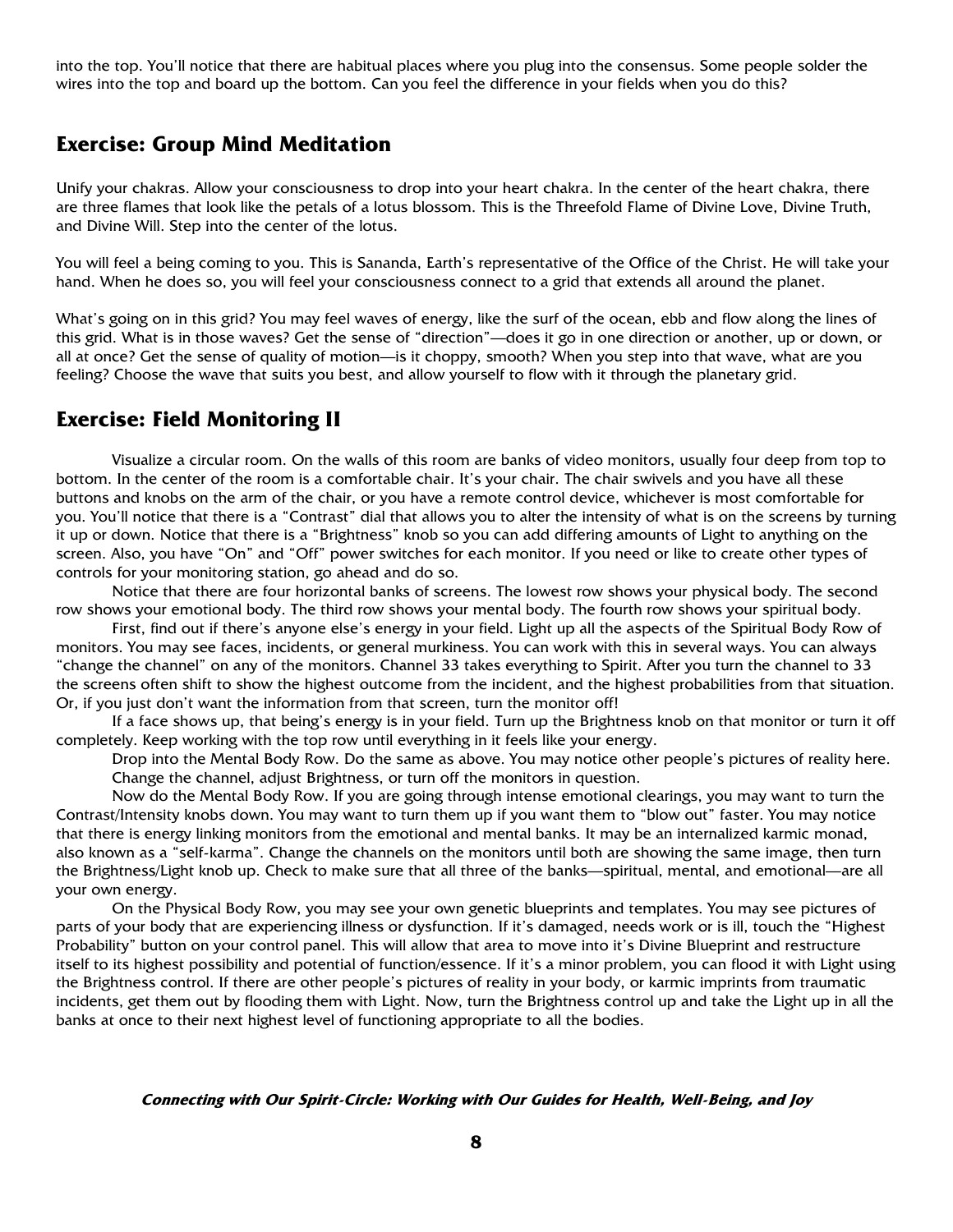# **Exercise: Clearing the Mind**

Most of us never experience a quiet moment in our minds. Our mental bodies give us plenty of thoughts to run through constantly. It's like a white noise in the fields, which makes focusing your intent for manifestation difficult. This simple exercise helps to strengthen the "quiet in the mind" so that we can focus more powerfully.

 Close your eyes, take a deep breath, and relax. Imagine that you are sitting in a room in your head, with a big movie screen in front of you. Take the screen to black, with nothing moving across it.

At first, it will be difficult to sustain the mind-blank for more than a few seconds, but, with practice, you will make it longer. After you've practiced this awhile, take yourself to the "black screen" without imagining yourself in your head. Again, you will probably only be able to sustain it for a few seconds. Again, build up your mental discipline so that you can drop naturally to black screen and sustain it for longer periods of time. Finally, drop the screen metaphor altogether and just take yourself to "no-thought" space.

## **Exercise: Freeing the Emotions**

Close your eyes, take a deep breath, and relax. Now view a spectrum of energy. There is a child on each end of the spectrum. One is the Divine or Magical Child, one is the Wounded Child. The spectrum of energy denotes a wholeness. So, let us say that you are both of these things simultaneously. Now have both of the children come to the center of this paradoxical spectrum of energy. And just have them be there together. Just be with them. No desire to try to resolve the paradox. Allow yourself to be in the space where you are neither one nor the other. There is a wholeness there. Allow yourself the experience of loving both of them as a part of your wholeness. Just let yourself be there. They are both what they are. They are what they represent. Allow yourself the experience of looking at both of them, with no desire to change them, or deny their voices in any way. Just radiating love towards them. And just continue to look at them and love them just as they are. Continue to radiate love. They are either end of this energy spectrum, but it is a whole something, a complete something. And you are just observing it and loving it. It is just what it is. Now move to a higher perspective where you can see the perfection of how each one of them was shaped by events and interactions with other beings. Just allow yourself to experience the perfection of the structure of it all. Of the flow of it all, of the simplest forms of what it is that each one of them represents singly and what they represent as a whole. And just be with it. And then allow yourself to know something useful about all of that. Just accept whatever occurs to you. Observe the editing function in yourself and set it quietly aside.

Where these children come together in the center, go towards them and merge your consciousness with theirs. What is it that they want to have? From this place of wholeness, you will feel an energy start to spiral up your physical body, from the lower part of your body. It is a strength, a power and a wholeness. Take their requests and "hold it" in your mental body. Let that energy, coiling up from the center of your body, let that energy push the intent. The intent is your rocket, the emotional energy your fuel. Your desire to create a certain reality, and the emotional strength behind it, is the fuel. See if you can sense anywhere in your body and fields, where there might be resistance to freeing this energy, to letting it push your intent forward. Any areas of resistance. And love that resistance, and you will feel its surrender. Once that energy is unified, without resistance, send it forth in concentric waves from your field.

Take a deep breath, relax your focus, and open your eyes.

# **Groupwork: Projection Exercise**

This is an exercise done in groups of two or more. One person leaves the room. The other(s) concentrate on having a specific emotion flow through their fields, trying to make the emotion purely field-based (not "giving the game away" with facial expressions and body language). The other person returns to the room and stands next to the person projecting the energy. Then, senses the energy. How do you sense it? Do you get color or images? Sound? Feelings in the body? You can practice this in your daily interactions, as well. If you know someone is angry, for instance, how does that look/feel/sound/taste/smell to you?

# **Exercise: Parallel Reality Navigation**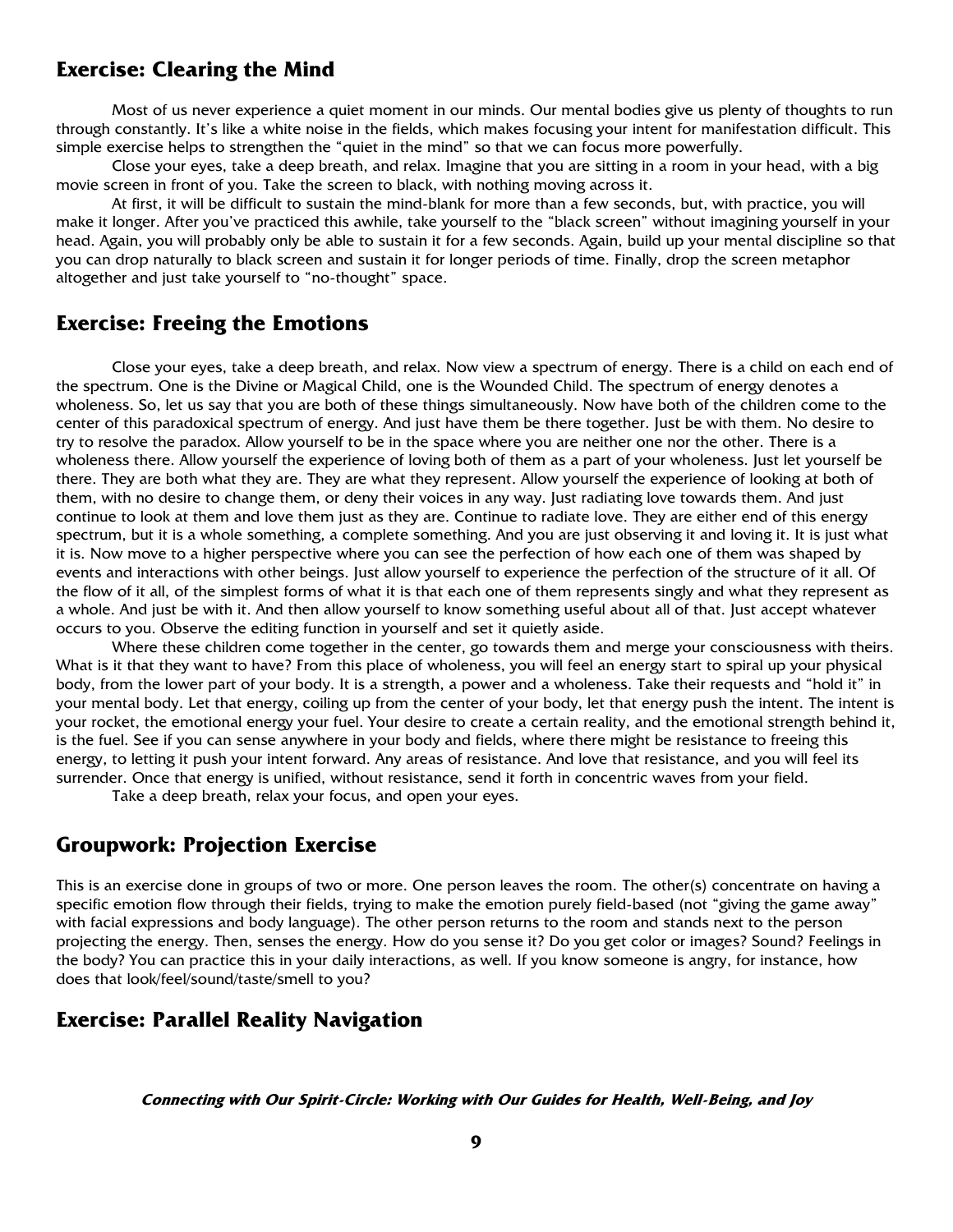#### **Unify your fields using the Unified Field Meditation.**

Now, run a line of light up from your Omega chakra, through the center of your body, out of the top of your head, and up through the Alpha chakra, anchoring to yourself in your upper-dimensional vastness. Now, run 12 lines of light from the Omega in a widening cone formation around your feet, anchoring yourself to your holographic grid of incarnation.

# **Exercise: Probability Travel**

#### **Unify your fields using the Unified Field Meditation.**

Close your eyes, take a deep breath, and relax. Now imagine a tunnel. At the end of the tunnel is the brightest light you can imagine. See the tunnel and be with the tunnel. See the Light and be with the Light. Now walk through the tunnel and into the Light. As you go through the Light, you will be on the 5<sup>th</sup> Dimension. And just be there. And now we ask that you become one with your 5<sup>th</sup>-Dimensional self, but that you retain your ability to observe your 5<sup>th</sup>-Dimensional self. If you have any sort of sensing mechanisms on the 5<sup>th</sup> Dimension, use them to discover what form you may have. If you have "hands", touch the body, get a sensing of what it is. And allow those same sensing mechanisms to tell you what's around who you are on the 5<sup>th</sup> Dimension. So if you have your hands, put your hands on whatever happens to be around you. If not, stretch out with your sensing mechanisms to touch or interact with anything that's around you, beings or things. Now just allow yourself a brief interaction with how this  $5<sup>th</sup>$ -Dimensional aspect of who you are perceives things. Preferably, don't try to make sense out of it, just allow yourself a brief interaction with perceptions of reality and perceptions of life. Notice how it's equivalent of "mind" works. Notice it's relationship to what it calls Spirit. And now take that self on this other dimension to a place where it's interacting with other beings on that dimension. Now allow yourself an experience of what those other beings are communicating to your 5<sup>th</sup>-Dimensional self, and in that communication, stating their names. Let that communication occur for awhile.

You will see or sense a being approaching you here. You may get a sense of coldness from this being. You may get the sense that this being holds a sword that glows with black light. This is Aru-Kiri, known in this universe as the Archangel Tzadkiel. She will lead you to a gateway. These are the 5<sup>th</sup>-Dimensional probability grids for this planet.

 She will ask you if you are prepared for the burden of walking the probability grid. If you can maintain a balance of Divine Love, and Divine Detachment. You will get the sensation of her, in your consciousness, divining your intent and purpose in seeking out this information.

 When (or if) she steps aside, pass by her through the gateway. You may see before you a vast gridwork in three dimensions, lines of Light intersecting, and glowing balls, or "nexus points", connecting them. Set your intent as to what type of probabilities you would like to explore. Planetary, or personal? If personal, find a decision point in your or someone else's life, and set your intent to explore that probability. The choice-points are the nexi of this gridwork. Locate that nexus point, and see how many lines radiate from it. How many lines converge from it. When you are ready, travel down one of those lines of Light. You will get a sense of events happening, it may be very swiftly. You might receive this information visually, or as a knowing, or even as a "percentage chance of occurrence" number. See where each of these lines leads, in terms of other choice-/nexus-points. Are there any nexi that lead to "dead ends"? Pay attention to these.

When you feel complete, detach from the probability grid, and allow your consciousness to come back into the room. Notice what it's like to be simultaneously aware of your 5<sup>th</sup>-Dimensional self and your 3<sup>rd</sup>-Dimensional self. Look at everybody else in the room, look into their eyes. How do they look different to you?

If you looked at both types of grids, planetary and personal, how were they different? Did you notice how the planetary probabilities were much more "stabled" and "ordered", the personal more chaotic? Did you see how no single person's probability grid operated by itself, that it was affected by the grids of others intersecting theirs?

You can learn much from studying the  $5<sup>th</sup>$ -Dimensional probability grids. It often takes practice to interpret what you are perceiving, because the amount of information available here is so vast. With practice, you will be better able to bring that information back to you in a form that you can use in your daily life.

## **Exercise: Future Self**

#### **Unify your fields using the Unified Field Meditation.**

Drop your consciousness into your heart chakra. In the center of your heart chakra, you will see your inner sanctum. You know this to be your holy-of-holies, the center of your being. You may visualize it differently—you may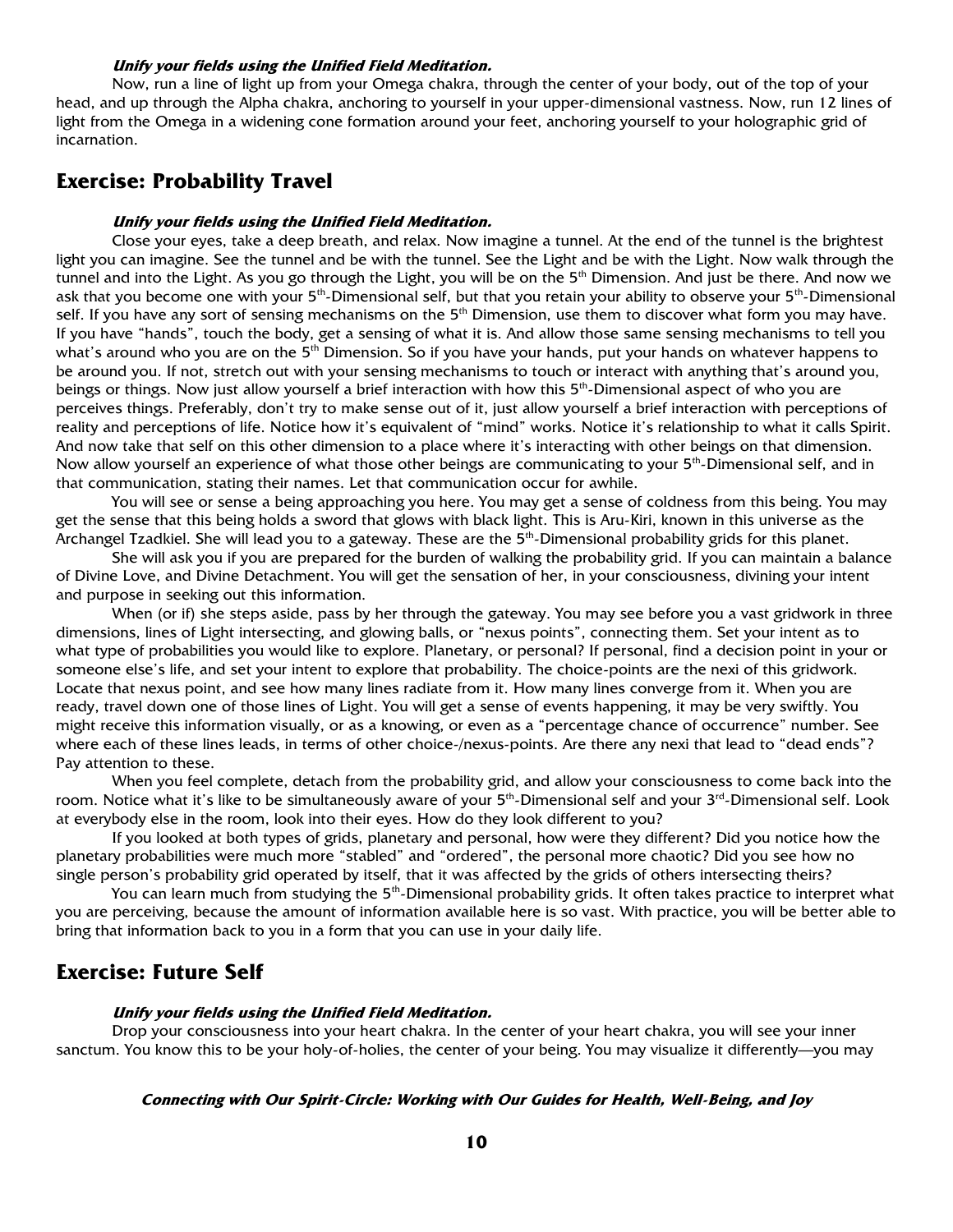see it as an elaborate cathedral, or as a natural grove. In the center of this holy place is your altar. Again, you may visualize it differently. You will see yourself standing at this altar. This is your astral body.

Step up to the altar, and merge with your astral body. Lay your hands on the center of your altar to stabilize. Step back from your body, leaving the astral body at the altar to hold you in your body in this parallel. You are now in your inner Body of Light. Get the sense of it. Can you see or sense your astral body at the altar?

We want to contact your future self, the one that's made the full 4D Translation. Feel that contact being made in your wholeness. Now, you will see doorways, or passageways, on either side of the altar. One passage on the left will light up. Walk through it. As you emerge from the passage, it opens up into a beautiful, pastoral scene. There is a small, arched bridge over a bubbling brook. Up ahead you can see someone sitting under a tree. You know that is your future self. Cross the bridge, walk up to the tree, and have a seat. Ask your future self what has changed for her since the Translation. What kind of things occurred around her in her world? How would she have handled things differently, to have more Grace in her life? What things would she have done differently?

Walk back over the bridge and into the passage. Notice the altar in your sanctuary and your astral body. If you are feeling very spacey, disoriented, or like you are not really here, step back into your astral body and feel your hands on the altar. Feel the texture of the altar, feel the weight of your hands. When you feel stabilized, step out and away from your body and feel or sense your astral body at the altar.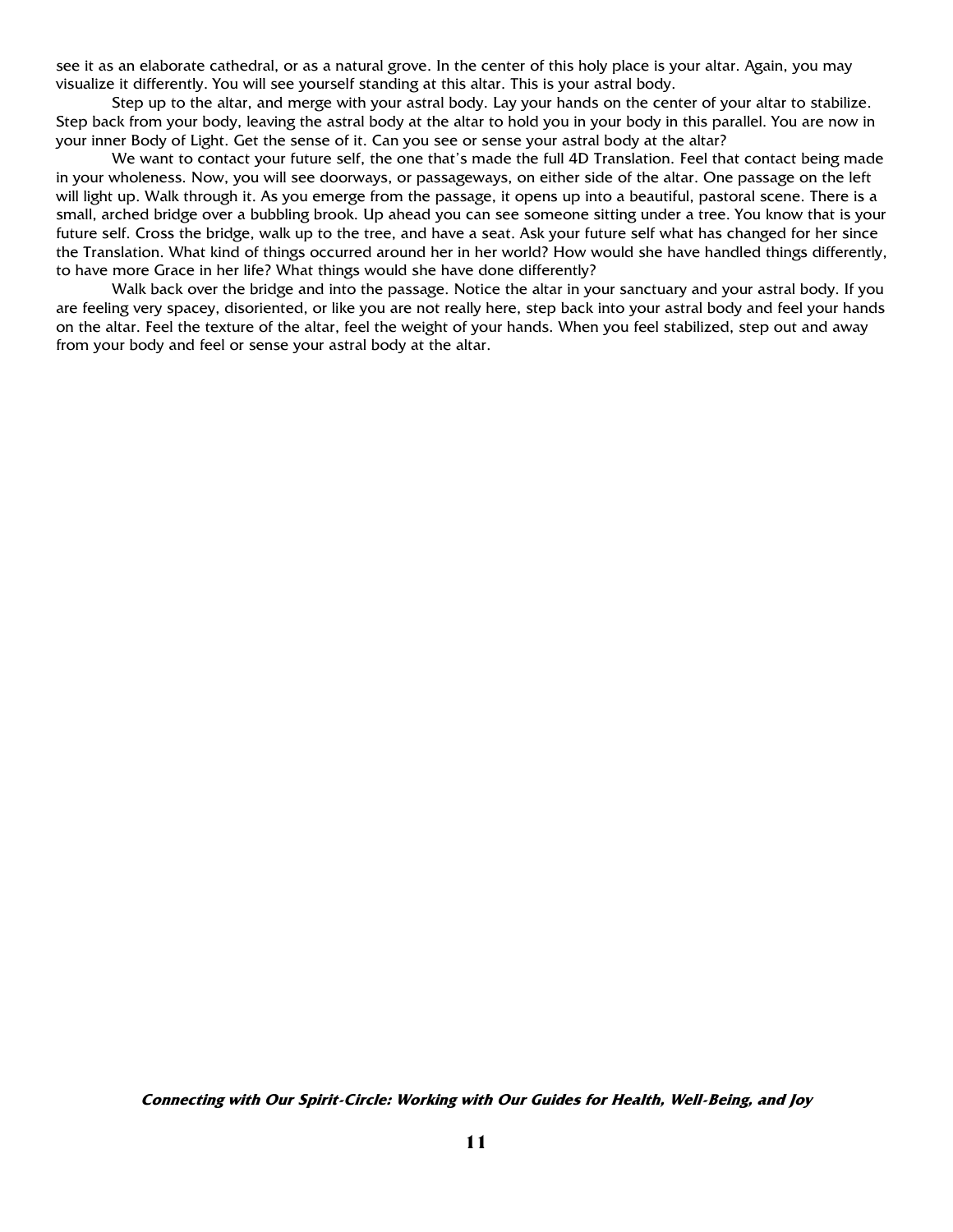# **Appendix: The Nature of the Astral Plane (4th Dimension)**

The astral plane is the plane of dreams, the plane of archetype and myth, and, until recently, the plane of the interregnum between a soul's lifetimes. Here, agreements between souls are negotiated, life-goals are decided by returning souls, and lifetimes reviewed by the recently deceased.

Often, a person can fulfill soul agreements and contracts on the astral without playing them out on the physical. For example: astral sex! Many times, a person will fulfill sex karmas and agreements on the astral so as not to complicate their physical-plane existences (especially if that person has a LOT of them!). So, those steamy dream-time interludes are not "just dreams", but actual encounters played out astrally.

As a culture, we are in the habit of dismissing our dreams as not real, mind-plays run by the sleeping brain to process issues. The consensus belief, at least in the Western world, is that dreams are illusory and have no bearing on physical plane life. This is far from true! Every experience you have in the dream-state is as real as the life you live in your waking hours—it is just played out on the astral plane. Other cultures don't share this prejudice—in Ancient Egypt, it was common practice to discuss one's dreams as matter-of-factly as we in the Western cultures might describe events that happened to us during the day.

Although it's true that much processing of the subconscious takes place on the astral, it can also be a place of wonder and delight. The fantastical creatures of myth and legend are alive here, as well as more horrifying manifestations. It's all a matter of where you have your attention, and what it is you're choosing to explore in the moment. Symbology, both personal and consensus/cultural, has a very strong influence in this plane.

While the Illusion of Time and Space still exist astrally, they are much more elastic. Time can contract and expand, day can turn suddenly into night (and vice versa), and you can speed through several weeks' worth of experience in what feels like hours. Conversely, hours can seem to stretch into weeks. Space is also much more relative than on the physical plane—teleportation is a popular mode of transport, bringing you from the Faerie Realms to a cocktail party in a neighbor's backyard in an instant. Most of us have also experienced "flying" dreams, where gravity is defied as we soar over canyons. All situations on the astral are attention-driven—that is, if you don't like what's being played out in front of you, in an instant you can change the venue. This is one of the laws of the astral that lucid dreamers take advantage of when directing the course of their night-time excursions.

As this planet has engaged in a karma game of separation and limitation, the local astral plane is also an arena for playing out karmic dramas. Imagine all the karma that has been played out during the course of this game on the physical—and then imagine many, many times more than that being played out astrally, without ever reaching the physical! Mind-boggling to consider, and it also gives you a good idea of why some of your nightmares are so terrifying. Many times, major events are played out on the astral as a dry run" prior to physical engagement. From plane crashes and disasters to major sports events and lottery drawings, these events generally occur either the night before the physical event or a few days prior. Often, the astral dry run is enough for a person to get the experiences needed, and so the actual physical event is bypassed. This is why, if you check the passenger lists of airplanes that crash, you will find that there is a much higher incidence of no-shows—the passengers of the doomed aircraft experienced the crash astrally the night before, and, receiving the experiences needed, felt no desire to play it out physically.

As the physical plane rises in frequency to ultimately meet the astral, you will find that your days become more dream-like—perhaps you've already experienced the strange contraction/dilation of time, where it seems that the days are speeding up to the extent that you can't get the same amount done in a 24-hour period that you used to be able to several years ago. This is an accurate perception, as the time-space continuum on Earth continues its collapse into astral time/space and then, ultimately, into simultaneous time on the  $5<sup>th</sup>$  Dimension.

There are levels or overtones of the astral plane as well—in the Council of One model, there are seven. There are areas where the traditional "Heaven" and "Hell" are located on the  $2^{nd}$  level, as well as the deity-archetypes of various cultures. There are the lower areas, where souls in transit hang out between lifetimes (in the Angelic Outreach model, we define "soul" as that aspect of Spirit that exists  $4<sup>th</sup>$ -dimensionally and actually directly inhabits the body most of the time. "Spirit" is you from the  $5<sup>th</sup>$  Dimension upwards). About the  $2<sup>nd</sup>$  level is where the "War Between Good and Evil" is played out between "Warriors of the Light" and "Dark Forces".

The mid-level (4-5) of the astral is where our guides dwell, and where we go after death to review our past lives and plan the upcoming ones. The  $6<sup>th</sup>$  level is where we meet with our Guiding Council, beings from reunited oversouls on the 5<sup>th</sup> who guide the guides and the souls still incarnating on Earth as part of their continuing growth and evolution.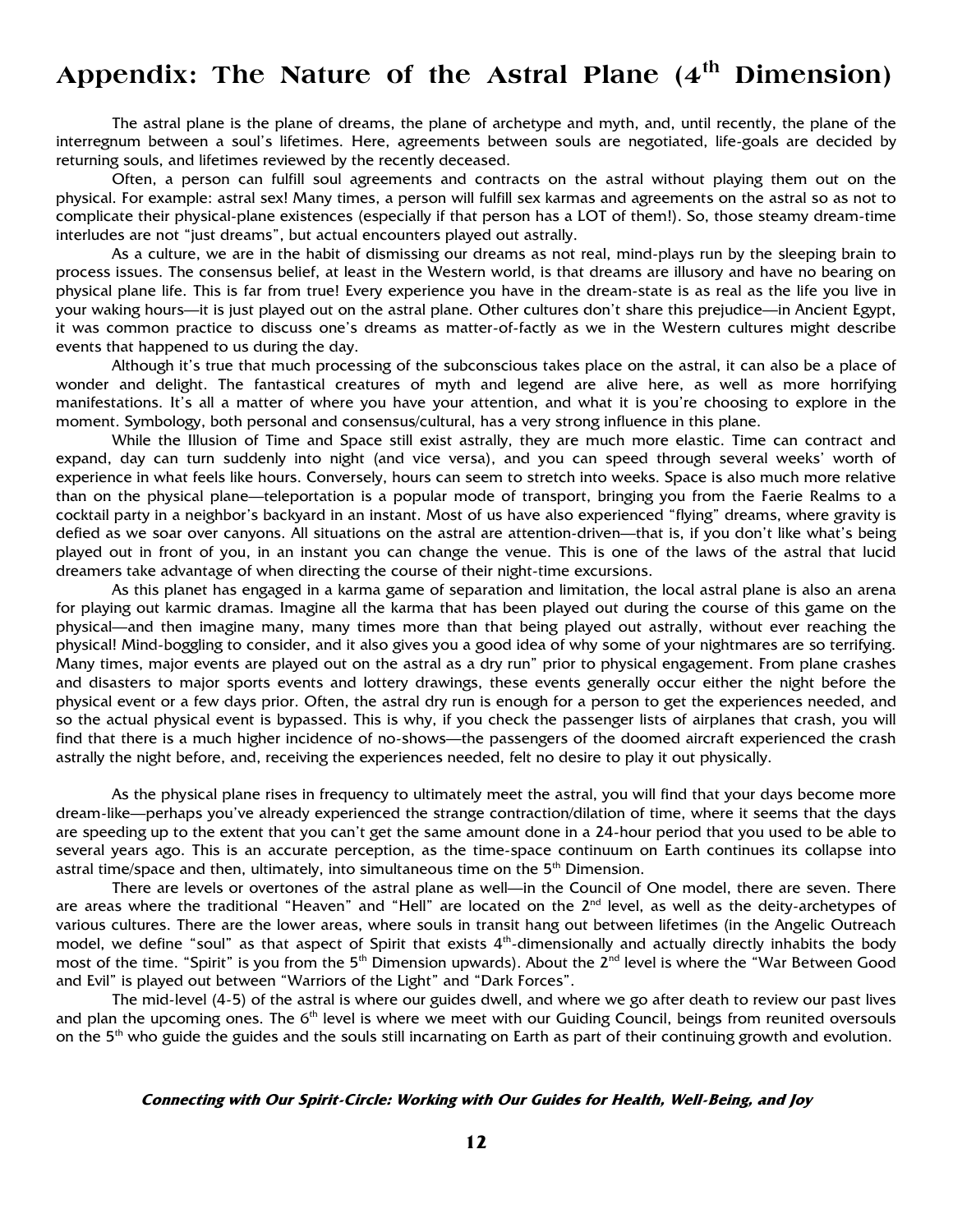The  $7<sup>th</sup>$  Level of the astral is where the final bridging between soul and Oversoul is made, where Archangel Michael "brings down" his Tunnel of Light from the 5<sup>th</sup> Dimension. When people have visions of "heaven" in neardeath-experiences, they have experienced this level of the astral plane.

It's also where the Faerie Realms are located. These realms have been barred to most humans for centuries, but now the denizens of that realm are preparing "Hearthstone" there to welcome humans as they become more spiritually mature and able to consciously travel there out of body.

The highest probability at this time is that, when this planet makes its full  $4<sup>th</sup>$ -Dimensional Translation, it will do so between the  $3^{rd}$  and  $4^{th}$  levels of the astral. This is good news, since it means that we will bypass the "Warzones" on the lower levels. The so-called "Inner Planes" of the shamanic traditions, the Summerland of the Celtic religion, and the Dreamtime of the Australian Aborigines also exist in mid-levels.

The Law of Manifestation is the same on the astral as it is anywhere else in Creation—the Universe rearranges itself to accommodate your picture of reality. However, on the astral plane, the time-lag drops considerably so that things can shift around you incredibly quickly, almost instantaneously at times.

On the physical plane, we are accustomed to a safety zone of time between the intent and the manifestation, a grace period in a karma game such as this, where our pictures of reality can take months or even years to manifest themselves. While manifestation is not instantaneous on the astral as it is on the 5<sup>th</sup> Dimension and higher, it is exponentially faster than on the  $3<sup>rd</sup>$  Dimension. Also, the illusion of duality and fear still have a hold in the astral, so focus of intent and conscious restructuring of one's reality pictures becomes absolutely essential to living a life of Grace and ease.

Phenomena are rampant on the astral plane—telekinesis, telepathy, teleportation, clairvoyance, precognition and traditional ESP skills are commonplace there and easily accessible by intent. However, much of what is received this way is still colored by the filters of duality-consciousness, and so subject to distortion. The astral is a highly subjective place, where your interpretation of events, experiences and energies colors and shifts your experiences dayto-day. Miraculous occurrences are commonplace, manifestations of "etheric" energy a daily event. Fortean-style inexplicable phenomena is also much more widespread, and more people will consciously experience what was usually reserved (on the physical plane) to the rare eccentric spiritualist and mystic.

## **Denizens of the Astral Plane**

#### **Ghosts**

Ghosts are what most people think of when they think of astral natives. And they do live here, in abundance souls who are confused, who don't know how to re-merge with the Oversoul before taking on a new life, those who have been traumatized by their deaths, those who don't know they're dead—there are many reasons a soul-fragment lingers. Sometimes, they just want to hang around, to follow the lives of those they've left behind, unwilling or unable to let go of their last physical existence. Some still have bodies in coma on Earth. Some died under anesthesia, or by barbiturate overdose/suicide. Some wish to live vicariously through the living (called "skin-riding"). Some just can't let go of that yummy addiction (caffeine, cigarettes, drugs, sex) and skin-ride living addicts or users. Some just think it's fun. Some are just stubborn. Some are ashamed and afraid.

Now that the astral plane is being "rolled up", it's time for these souls to re-merge with their Oversouls and leave the astral. It's a beneficial service to show these ghosts the way to Archangel Michael's Tunnel of Light so they can let go of their fetters and rejoin their Oversouls in the  $5<sup>th</sup>$  Dimension (see, "Entity Release" technique for an example of how to assist these beings in this way).

### **Thoughtforms and Archetypes**

The astral plane is the country of myth. Every archetype, every idea, every deity and legend and story conceived by Earth's humanity exists here, whether it ever manifested on Earth or not. Encounters with these astral thoughtforms are fairly commonplace. They have no free will of their own—they are created things, and exist within the frameworks, power and limitations their conceivers/worshippers gave them. Zeus may be a fairly weak one these days, though with the Neo-Pagan movement he's regained some of his astral cohesiveness, while the popular conception of the Christian God on His throne still looms strong in the imaginations of millions, lending strength to his astral manifestation.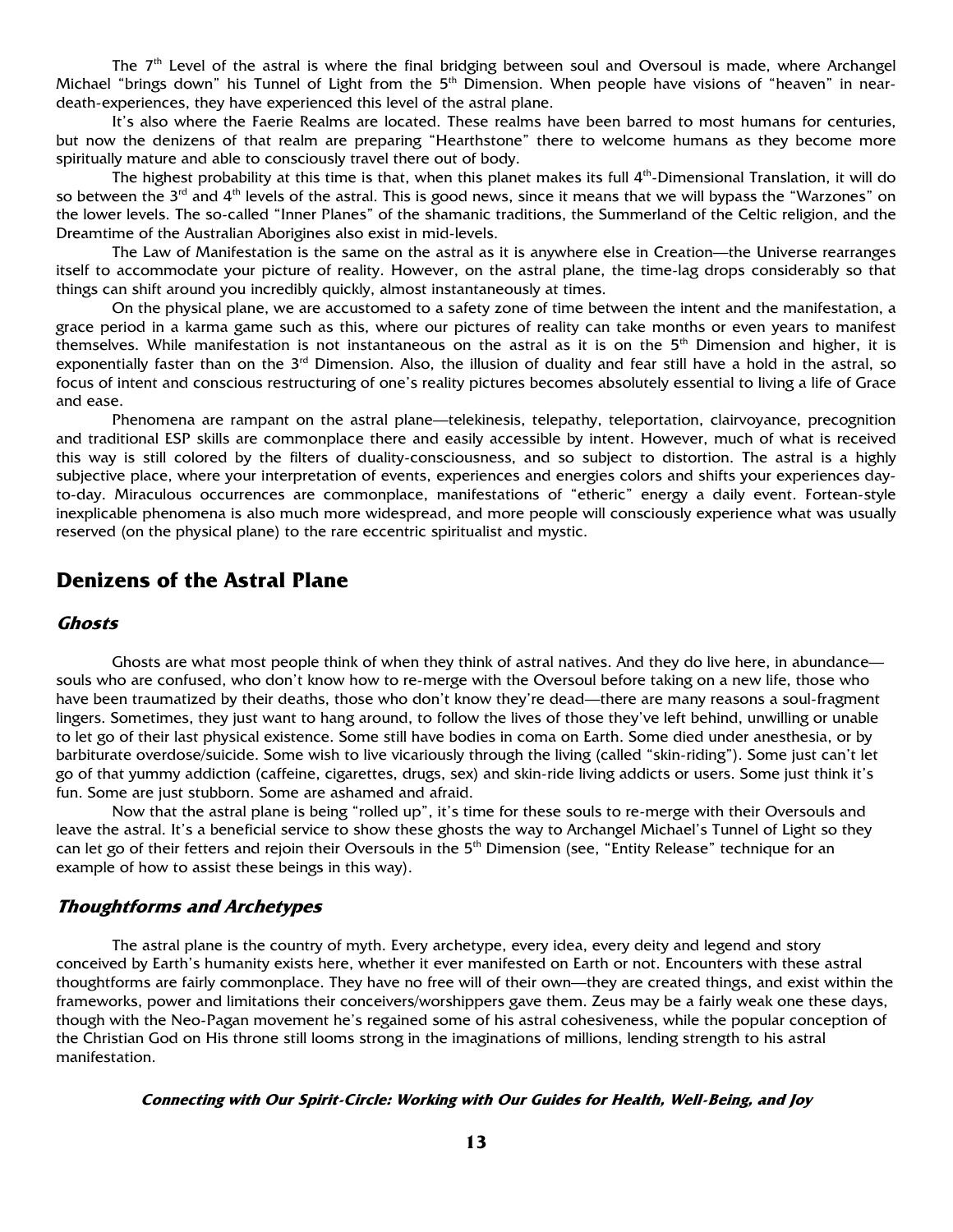They can also be structures—Shangri-La exists here, as does the mythical Atlantis. Structures left by practicing Earth magicians—astral temples and strongholds and such—also exist here, and may or may not be warded by their creators. Sometimes the will-workers leave traps, so be cautious when exploring these structures.

When an artist or inventor conceives of an idea, it forms first in the astral, and continues to exist whether it becomes manifest in the 3<sup>rd</sup> Dimension or not. Leonardo da Vinci's flying machine, Charles Babbage's Difference Engine, all of the fantastical imaginings of creative humanity exist here, to be altered and played with or avoided and ignored at your desire. You may find that novel you never finished playing out in a pocket of the astral, who knows! Ranging from the terrifying to the sublime, there's a lot to play with here. Create some more of your own—see what that dream-house looks like, that sculpture, that painting. The astral can be a rich playground for the creative and imaginative and fearless.

### **Chimerae/"Gremlins"**

These are related to thoughtforms (above). Chimerae are relics of a person's dreaming. They usually lose cohesiveness after a few Earth-days. "Gremlins" are similar to chimerae, but they are the stuff of nightmares—the monster in the closet, the ravings of the mad. They are fueled and sustained by the energy of the dreamer or "madman". Persistent delusions may stay longer, or recurrent dreams and nightmares. Take care when you identify one of these manifestations—you could be pulled into the dream or the delusion to participate. While this might be desirable sometimes, it's not something you want to get caught up in too often, because it's easy to lose your own focus on reality creation if you fully surrender to the creations of another. It can be fun to consciously meet in your friends' dreams and play, though! Just be sure you're co-creating it with the other(s).

#### **Faeries and Other Astral Races**

There are "Astral Natives" as well. The faeries and elves, beloved of Earth mythology, once dwelled on the Earth with humanity, but opted to stay astral when the planet densified into  $3^{rd}$ -Dimensional frequencies. They still exist here, in the Faerie Realms on the  $12<sup>th</sup>$ -Level of the astral. There are many different races. They dwell in a land surrounded by the body of the great living dragon Skorm. Their Office of the Christ Representative is Lightening Bolt, a dark/subterranean elf. Those of that realm are preparing Hearthstone, a place of welcoming for humanity. This is a joyous event for them—for a long time, they barred the way to Faerie to fractious humankind, not wanting their world "tainted" by the constant astral wars and karmas of humans (although, to be fair, they engaged in plenty of their own internal warfare between elven races—wars ended by Skorm and the coming of Lightening Bolt).

There are also pockets of "astral humanity", who stayed in the  $4<sup>th</sup>$  Dimension when Earth densified. These civilizations have never known anything but astral existence—pay them a visit and learn from them! Khallistarra is the most well-known of these astral strongholds.

### **Endless Loops**

Sometimes, you can encounter areas of the astral that play the same "movie" or event over and over—these are called endless loops. This is where a soul/person relives over and over a traumatic incident or death. There is almost always a ghost trapped in these loops—when they are released, the loop stops playing. Again, use caution when approaching these on the astral, as it can be easy to be "sucked into" the looping energy of these events.

### **4 th -Dimensional Extraterrestrial Species**

There are also many extraterrestrial species that are 4D-based that hang around Earth's astral space. The Zeta Reticulans, or "Grays" are probably the best-known. They are a species without an emotional body, and they know that they cannot ascend in this Universe without one. They engage in genetic experiments to see if they can develop emotional bodies to save their race from extinction when the astral plane is dissolved. There are also the aliens from Barnard's Star. These are very short, gnome-like humanoids with blue wizened skin. They are scientists and explorers whose interest in humanity is scholarly, but their experiments can be quite frightening to their human subjects. Their experiments are more psychological than physical. These are the two species most-cited in alien abduction cases.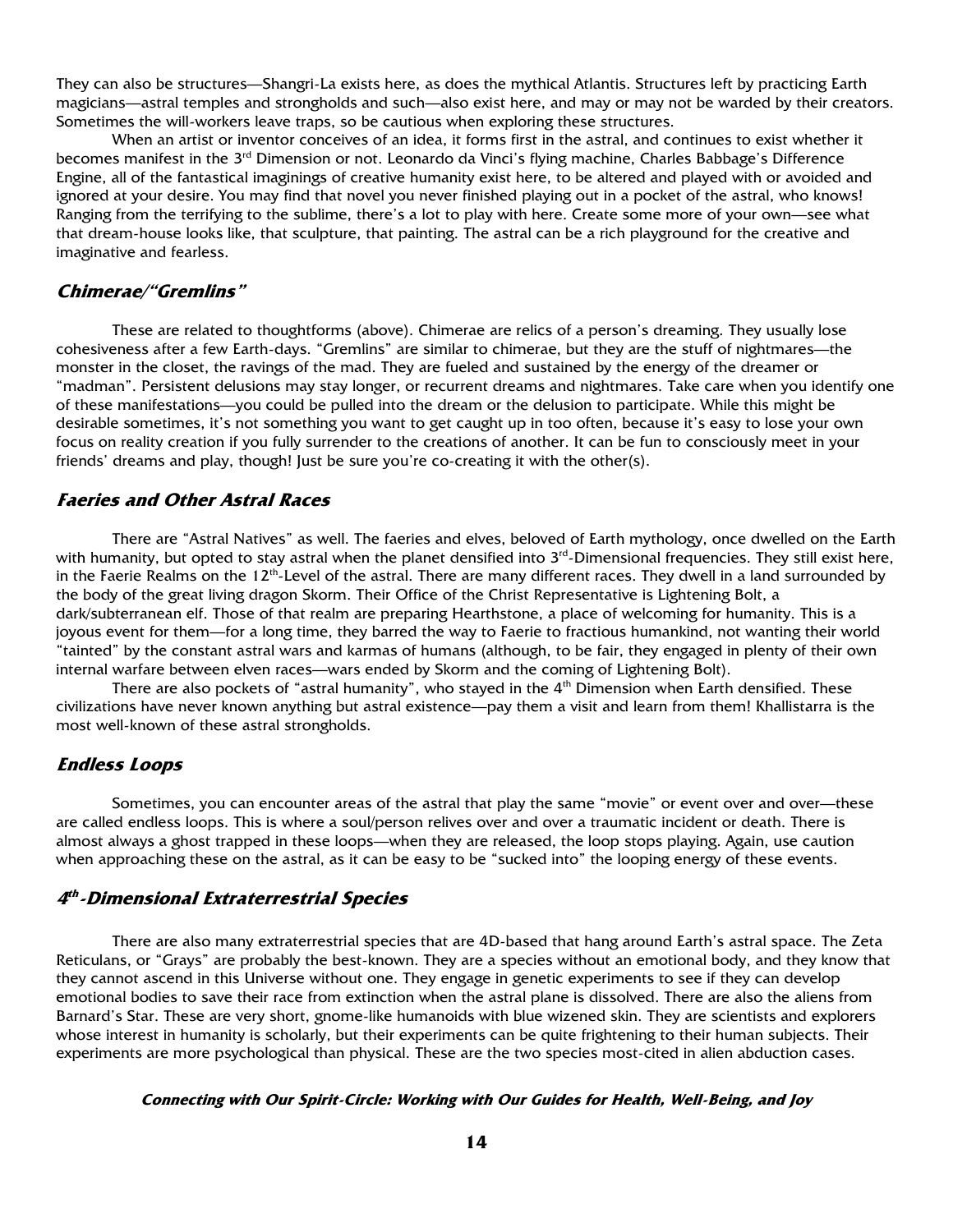Andromedans are humanoids involved in an internecine war, a war in which they use Earth as a "silent battleground". They are plotters and manipulators, and sometimes involve humanity in their power-plays against each other. They have technology enabling them to densify to 3rd-Dimensional frequencies for short periods of time. They are now in a desperate move to conceal themselves and their various plots before humans enter the astral and can see them more readily. The Skk'raa are a reptilian race who study Earth and her inhabitants by observation only—they don't practice human (or cetacean) abduction and enforce a strict no-interference policy in what they call "Developing Sentients" affairs. They could be termed a "neutral" species, with no interest in this planet other than scientific study.

Sometimes, these various species place implants into humans that they've experimented with or observed. These are usually tracking and monitoring devices. The Skk'raa don't place any devices. These implants are  $4^{\rm th}$ -Dimensional structures, and as the planet enters the astral these devices will become visible. There has been much more contact than most people on this planet realize.

#### **The Dark Forces**

There has been much distortion on this planet over the nature of Dark Forces, and the role that they play in a Karma Game such as this one. Please be aware, that all are of God! All is One, and the Dark Forces are no exception. The way they serve God is by illuminating for a person every place where he feels separate from God. They also help define the structure of a Karma Game of Limitation and Separation. That is all! They don't show up in a person's space or being unless that person holds enemy or victim patterning and pictures of reality. They are in service too, though most of them have taken vows to forget this, because forgetfulness usually makes their jobs less painful. Some, like Archangel Lucifer who held the space for the Game of Limitation here, never forgot that they were in service to the One. Many of us have "worn the Black Cape" before in our sojourns here—some of us are very good at it! Please realize that the illusion of Good and Evil, just like all illusions of duality, exist only  $3^{rd}$ - and  $4^{th}$ -Dimensionally. There are no "Dark Forces" (or "Forces of Light" either, for that matter) 5<sup>th</sup>-Dimensionally or higher, as that kind of illusion is not required there.

However, it's good to remember that, on the astral, the illusion is still in force, and a great many of these beings are *not* aware that they are "guerrilla angels in disguise". Therefore, it becomes even more important to hold pictures of reality that involve mastery rather than victimization, co-creation rather than "fighting the good fight" and being a "spiritual warrior for the Light". Some of you on your paths will be guided to interact with these beings, to facilitate them in breaking their Dark Force vows and remembering their true identities as multi-dimensional masters in service to God. It's been a long and tiring Karma Game, and many of them could use some R&R. It's not always easy being "bad", when unconditional love and oneness is your nature. (Though it has its fun moments, as does everything about the Karma Game).

#### **Astral Parasites**

Just as on the 3<sup>rd</sup> Dimension, there are parasites that attach themselves to the physical body, on the astral, there are creatures that attach to the astral body. As the physical body rises in frequency to merge with the astral body, it is beginning to treat these astral intruders as physical manifestations. Right now, we're in the "feeding zone" of these beings. Where they attach, there is often a feeling of an energy drain, similar to cording. It can also manifest as illness and discomfort. Strange rashes could erupt on the skin. There is a high probability that, when we make the  $4^{\rm th}$ -Dimensional Translation, we will bypass their feeding zone and be free of these irritants, but in the meantime, use the "Astral Parasite Removal" technique to get rid of them.

# **Exercise: Astral Parasite Removal**

Astral parasites and ticks attach themselves to the astral body and feed off of its energy. Now that the physical body is vibrating ever closer to astral frequencies, the body many times treats these astral attachments as actual physical infestations. They can manifest as: extreme fatigue/tiredness, feeling "drained", upsets in the respiratory, digestive, urinary, and endocrine systems. When in doubt, do an Astral Parasite Removal.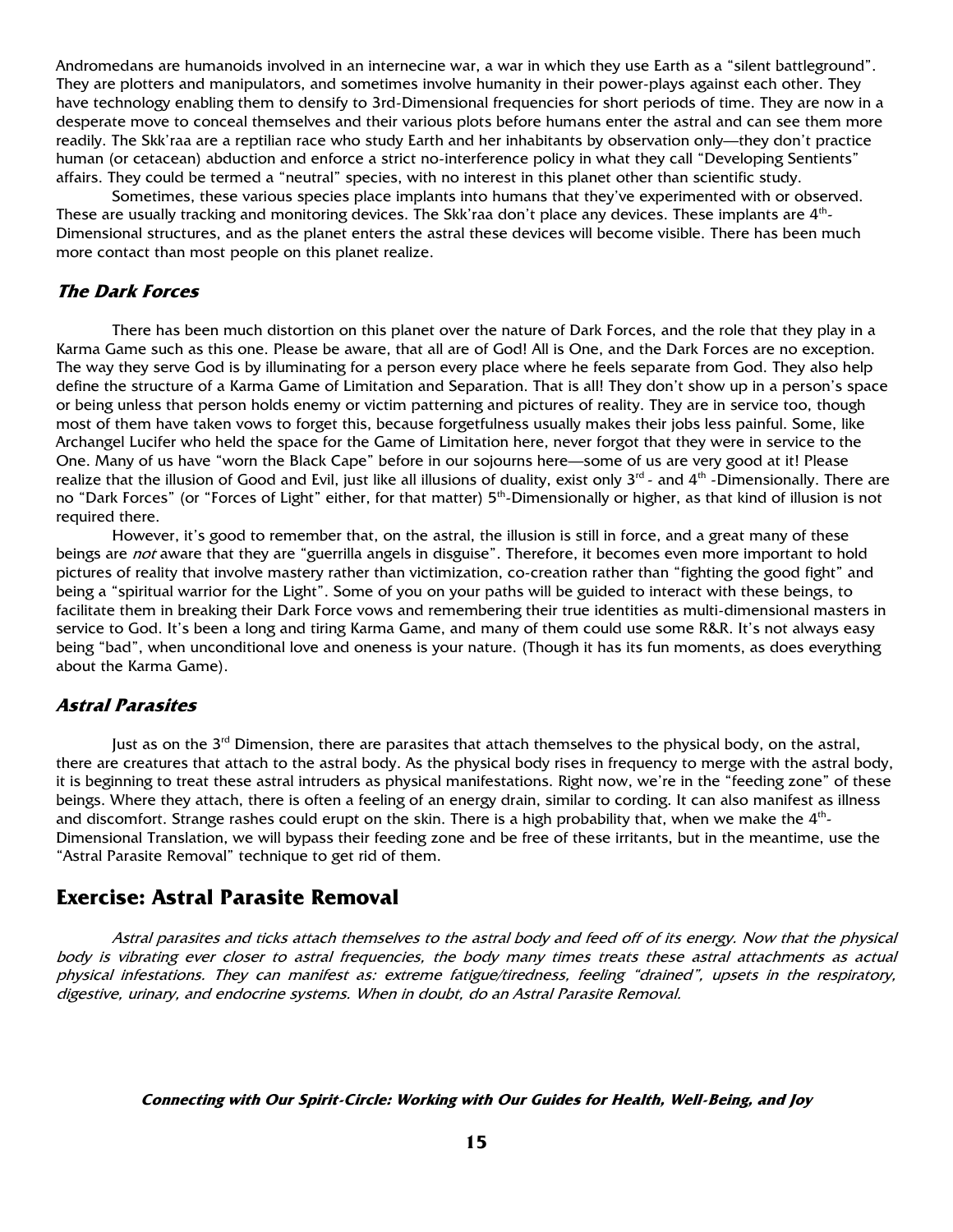**Call for assistance: "Michael, please bring down the tunnel of Light. Fifth-Dimensional Medical Corps, please assist. Grace and Purity Elohim, please assist. Circle Security, please seal the space and hold my fields in integrity.** 

**"Medical Corps, please remove all astral parasites and ticks from my body and fields. Archangel Michael, please assist their movement into the Light."** 

**You may feel pulling sensations in your fields as the parasites are removed. When this feels complete, say, "Grace Elohim, please move through my fields and release any residual energy left by the parasites." You should feel the energy of the Silver Ray moving through your body and fields. Then, "Purity Elohim, please seal my body and fields. Thank you for your assistance. Michael, please roll up the tunnel of Light."** 

# **Exercise: De-Cording Technique**

Cording occurs when someone locks into your fields and pulls energy from you. Usually this is done unconsciously. When someone feels that they want some kind of energy from you that they feel (rightly or wrongly) that you will not give them freely, they will send a cord into your field, usually (but not always!) into a chakra center. These cords act like hoses that siphon your energy from you to them. Cording can be very uncomfortable, manifesting as pain in the affected areas, tiredness, even dysfunction of organ/body systems if the cord pulls for too long, as it will start siphoning off pranic energy if left in the fields for an extended period of time. Cording is unknown on the 5<sup>th</sup> Dimension and higher, as it never occurs to anyone that they do not have constant unconditional access to whatever type of energy they require, in whatever amounts they need. It is a  $4<sup>th</sup>$ -Dimensional distortion that energy is limited and conditional.

#### **Unify your fields using the Unified Field Meditation.**

With your eyes closed, slowly run your hand over each body chakra center, starting with the crown. Let your hands hover a couple of inches away from the chakra. Do you feel any "stickiness"? Any sense of your field getting thicker in that area? When you find such an area, grasp it just as if it were a hose or tube (that's what it looks like astrally) and yank it out of your field. Send that energy back to the person who sent it to you. As you send it back, allow Divine Love to flow into your field from your  $12^{th}$  Chakra. Send the Divine Love back to the person who sent the cord. Repeat over every chakra center, then move to areas outside the chakras. Use your newly-developing sensory field awareness to sense if there is any cording into your fields from behind you, where you can't reach with your hands. If there are cords, then remove them by intent, the same way as you did the ones you could reach physically.

To prevent cords from coming back to you, or if you know you're going into a "cord-probable" area or situation: Unify your chakras. Then, as fast as you can, rotate your Unified Field around you, picking up speed until it's spinning very fast. It might spin in many directions at once. You may feel dizzy at first, but you will rapidly acclimate. This makes it less likely for cords to be able to lock into your field, as they are deflected from connecting by the rapid rate of spin.

## **Exercise: Bell-Jar Technique**

If someone you know is cording you persistently, or engaging you in psychic attack, there is a method of sealing off their fields so that they are prevented for a time from doing these things. Follow the cords or the energy of the attack back to its source. When you find that person, seal their field in a clear, non-permeable bubble that completely encloses it.

Note that you can bell-jar your own field if you feel bombarded by energies that seem to come from all directions, if your field is over-sensitive, or if you are going through an emotional upheaval that is causing you to cord others. If you do this, please remember NOT to leave the bell-jar on indefinitely—your field needs to "breathe"! After several hours, release the bell-jar from your field. Note that any bell-jar you put on another will only stay for a few hours as well, and that it could be karmic if you try to maintain a constant bell-jar on someone else's field.

If the energy is particularly intense from another, make the inside of the bell-jar mirrored. That will redirect all of that person's energy back into their own fields, magnified considerably. This usually stops them from the attack/cording within moments!